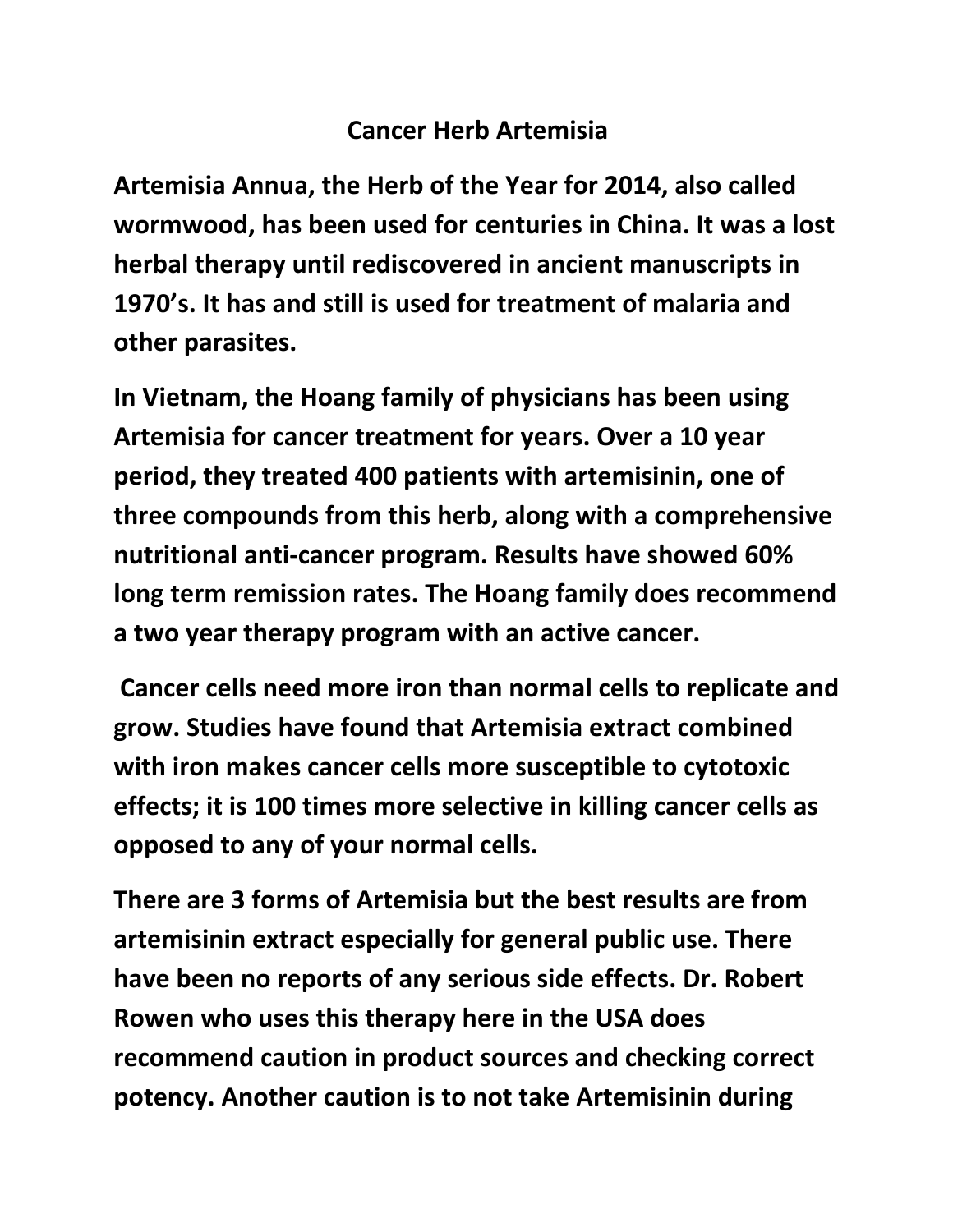radiation therapy. If your iron is low, then supplement with **extra iron during therapy.** 

In some cases Tumors may increase or not change in size till **further into therapy or even after therapy is over, so do not be discouraged.**

Artemisinin dosages are from 200-1,000mg per day with active cancer. They recommend taking the artemisinin on an **empty stomach before eating. It is recommended to take with** cod liver oil, fish oil or dairy such as cottage cheese or yogurt **to enhance absorption of Artemisia compound.** 

**Many others believe concurrent therapy of pancreatic enzymes, coQ10 and green tea can give even better results.** 

Artemisia is a cousin to oxygen therapy, so including any **oxygen products along with heat (which cancer cells cannot tolerant)** will help give this program higher cancer cell death. These therapies would include saunas, infra-red heat, steam and herbs high in oxygen like germanium and of course **Artemisia.**

**References:**

**Dr. Robert Rowen, MD, Second Opinion Newsletter**

Dr. Michael Lam MD, Specialist in Preventive and Anti-aging **Medicine**